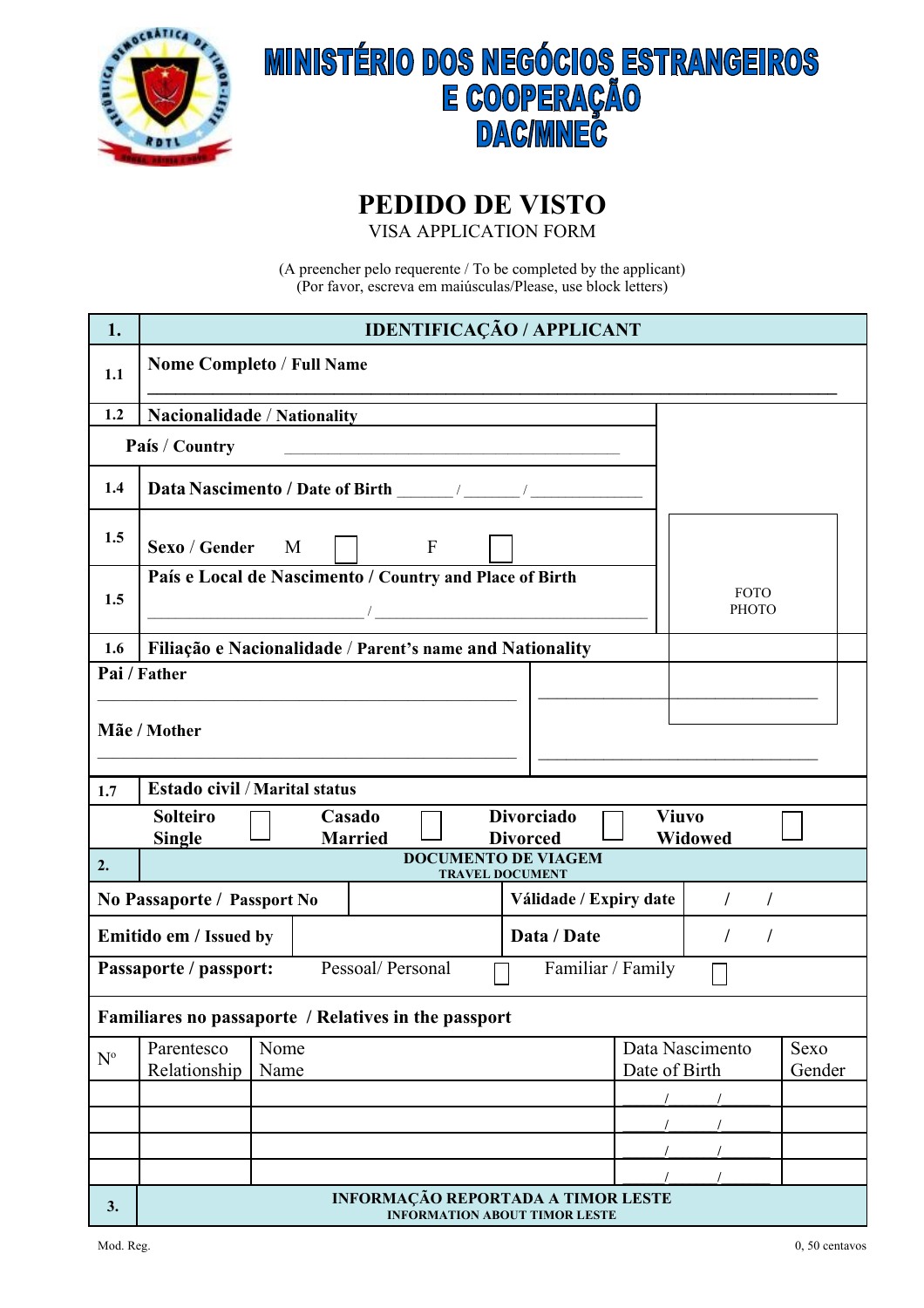| 3.1                                                                                                                                                         | Fronteira de entrada e data / Border station of entry and date  |  |                                                               |                            |  |  |
|-------------------------------------------------------------------------------------------------------------------------------------------------------------|-----------------------------------------------------------------|--|---------------------------------------------------------------|----------------------------|--|--|
|                                                                                                                                                             |                                                                 |  |                                                               |                            |  |  |
| 3.2                                                                                                                                                         | Morada completa / Full address                                  |  |                                                               |                            |  |  |
|                                                                                                                                                             |                                                                 |  |                                                               |                            |  |  |
|                                                                                                                                                             |                                                                 |  |                                                               | No Telefone / Telephone No |  |  |
|                                                                                                                                                             | <b>Distrito / District</b>                                      |  | <u> 1989 - Johann Stein, mars and de Britannich (b. 1989)</u> |                            |  |  |
| 3.3                                                                                                                                                         | Condição Perante o Trabalho / Employment details                |  |                                                               |                            |  |  |
| <b>Activo / Working</b><br>Não Activo / Not working                                                                                                         |                                                                 |  |                                                               |                            |  |  |
|                                                                                                                                                             | Empregado / Employed                                            |  | Doméstico / Housewife                                         |                            |  |  |
|                                                                                                                                                             | $\hat{A}$ procura do 1 <sup>°</sup> emprego / Seeking first job |  | Reformado / Retired                                           |                            |  |  |
| Outra / Other                                                                                                                                               |                                                                 |  | Estudante / Student                                           |                            |  |  |
|                                                                                                                                                             |                                                                 |  | Outra / Other                                                 |                            |  |  |
| 3.4                                                                                                                                                         | Profissão / Occupation                                          |  |                                                               |                            |  |  |
|                                                                                                                                                             |                                                                 |  |                                                               |                            |  |  |
| 3.5                                                                                                                                                         | Situação na Profissão / Professional Situation                  |  |                                                               |                            |  |  |
|                                                                                                                                                             | Trabalhador por conta própria (patrão) / Employer               |  |                                                               |                            |  |  |
|                                                                                                                                                             | Trabalhador por conta própria (isolado) / Self-employed         |  |                                                               |                            |  |  |
|                                                                                                                                                             | Trabalhador por conta de outrem / Employed worker               |  |                                                               |                            |  |  |
|                                                                                                                                                             | Outra / Other                                                   |  |                                                               |                            |  |  |
|                                                                                                                                                             | Entidade empregadora / Employer<br>Nome / Name                  |  |                                                               |                            |  |  |
|                                                                                                                                                             | Morada / Address                                                |  |                                                               |                            |  |  |
|                                                                                                                                                             | Telefone / Telephone                                            |  |                                                               |                            |  |  |
| 4.                                                                                                                                                          | <b>REQUERIMENTO / APPLICATION</b>                               |  |                                                               |                            |  |  |
| 4.1.                                                                                                                                                        | Tipo de Visto / Visa type                                       |  |                                                               |                            |  |  |
|                                                                                                                                                             | <b>Visto Comum / Ordinary Visa</b>                              |  |                                                               |                            |  |  |
|                                                                                                                                                             | Classe III / Class III                                          |  | Visto Trabalho / Work Visa                                    |                            |  |  |
|                                                                                                                                                             | Classe IV/ Class IV                                             |  | Visto Para fixação de Permanência /                           |                            |  |  |
| Permanent residence visa                                                                                                                                    |                                                                 |  |                                                               |                            |  |  |
| 4.2.<br>Junta os seguintes documentos / Attach the following documents                                                                                      |                                                                 |  |                                                               |                            |  |  |
| Fotocópia Autenticada do passaporte<br>2 fotos<br>Authenticated Passport photocopy<br>2 photos                                                              |                                                                 |  |                                                               |                            |  |  |
| Contrato de trabalho (aprovado)<br>Meios de subsistência e alojamento<br>Work Contract (approved by Labor department)<br>Means of support and accommodation |                                                                 |  |                                                               |                            |  |  |
|                                                                                                                                                             | Atestado de robustez fisica e psíquica                          |  | <b>Registo criminal</b>                                       |                            |  |  |